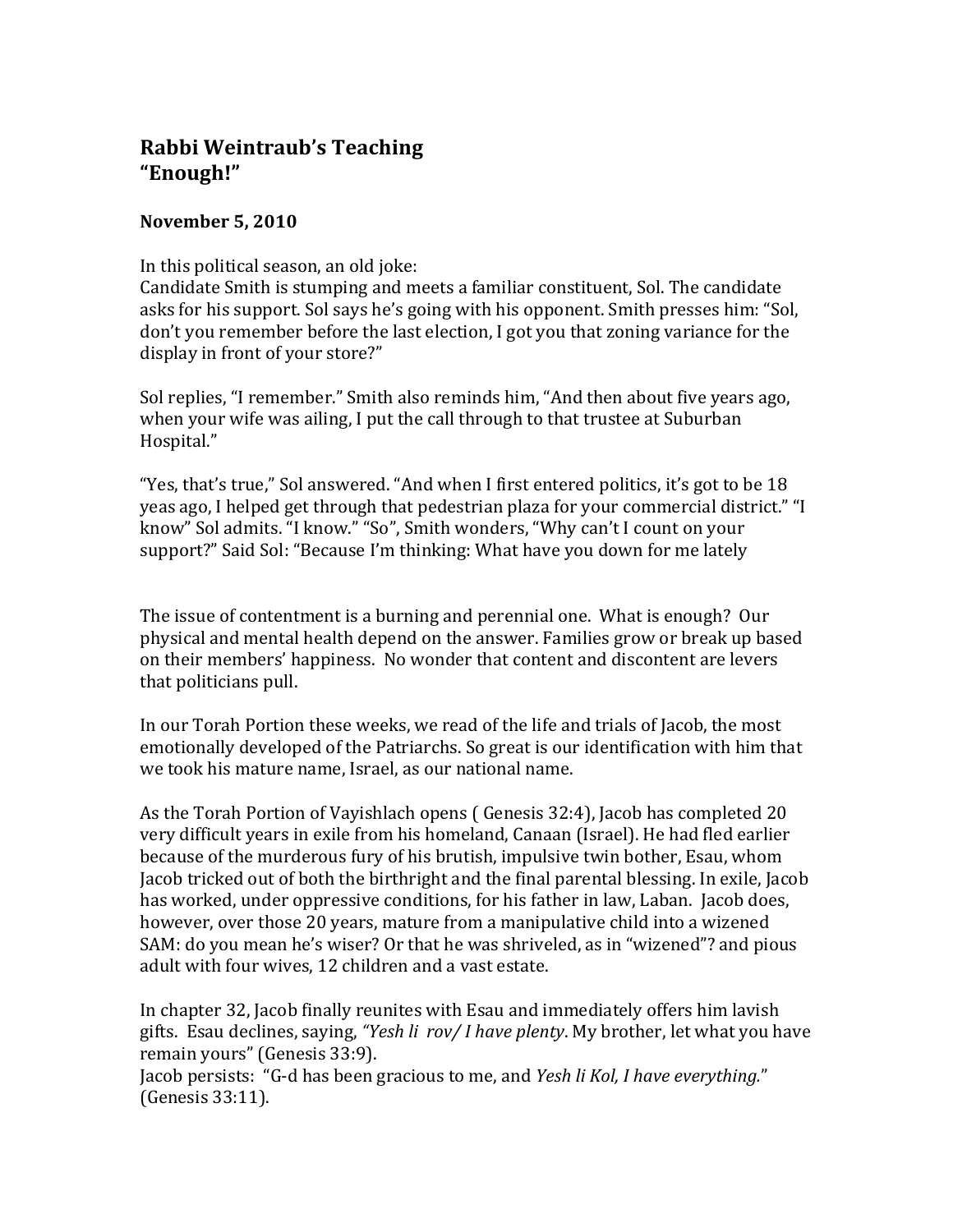The contrast of *Rov* (plenty) from *Kol* (everything) points not just to the difference between Jacob and Esau but between Jacob the adult and Jacob the child.

Earlier, Jacob was chronically dissatisfied. He connived not just to get more, but to take on other identifies, to become someone else. He tricked Esau into giving him the birthright, and then tricked his father, Isaac, as he masqueraded as Esau to get the final blessing and inheritance. Jacob did not just want more property, more cows, donkeys or fields; he wanted to shed his own identity and take on another.

We see the same desperation in people today.

Melanie Klein, the psychoanalyst, distinguished between jealousy and envy. Jealousy involves wanting something for ourselves that we believe someone else possesses. Once we get it, the individual of whom we are jealous no longer interests us.

 Envy is a much more intense and complicated desire. With envy the "thing" we want is actually the other .We project all of our frustrations onto that other person. Envy then fuels resentments and grudges, which develop vicious lives of their own.

Envious people—like the young Jacob‐‐ do very irrational things. They manipulate others in destructive and self‐destructive ways. They seek positions, whether in the family, or business, or community groups, that are not rightfully theirs.

After the fraternal reunion, Jacob decides to move his camp away from Esau's camp. This expresses symbolically that Jacob can now live entirely within himself. He truly is free, because he can extricate himself, psychically, spiritually and materially from his conflict with another.

Entrenched conflict usually involves severe dependence. We give enormous power to the people we resent and hate. To quit this cycle, Jacob employs a subtle countercheck. In place of envy, he decides to rejoice in his brother's success: "If you would do me this favor, accept from me this gift: for to see your face is like seeing the face of G‐d and you have received me favorably" (Genesis 33:10).

It takes a lot of spiritual and emotional work to gain such magnanimity. It took Jacob 20 years. How can we get there? A few broad suggestions:

‐‐Take on the regular observance of Mitzvot‐commandments, which can lift you out of obsessive self‐regard and foster contentment.

‐‐Work on your self‐esteem so that the success of others is not crushing. ‐‐Keep yourself, and I would add your children, away from environments or interactions that you know will trigger envy.

 ‐‐Be still and remember times when you were able to let go of envy and competition, and to bless wholeheartedly the success of colleagues, siblings and friends. Remember how calming that feeling was.